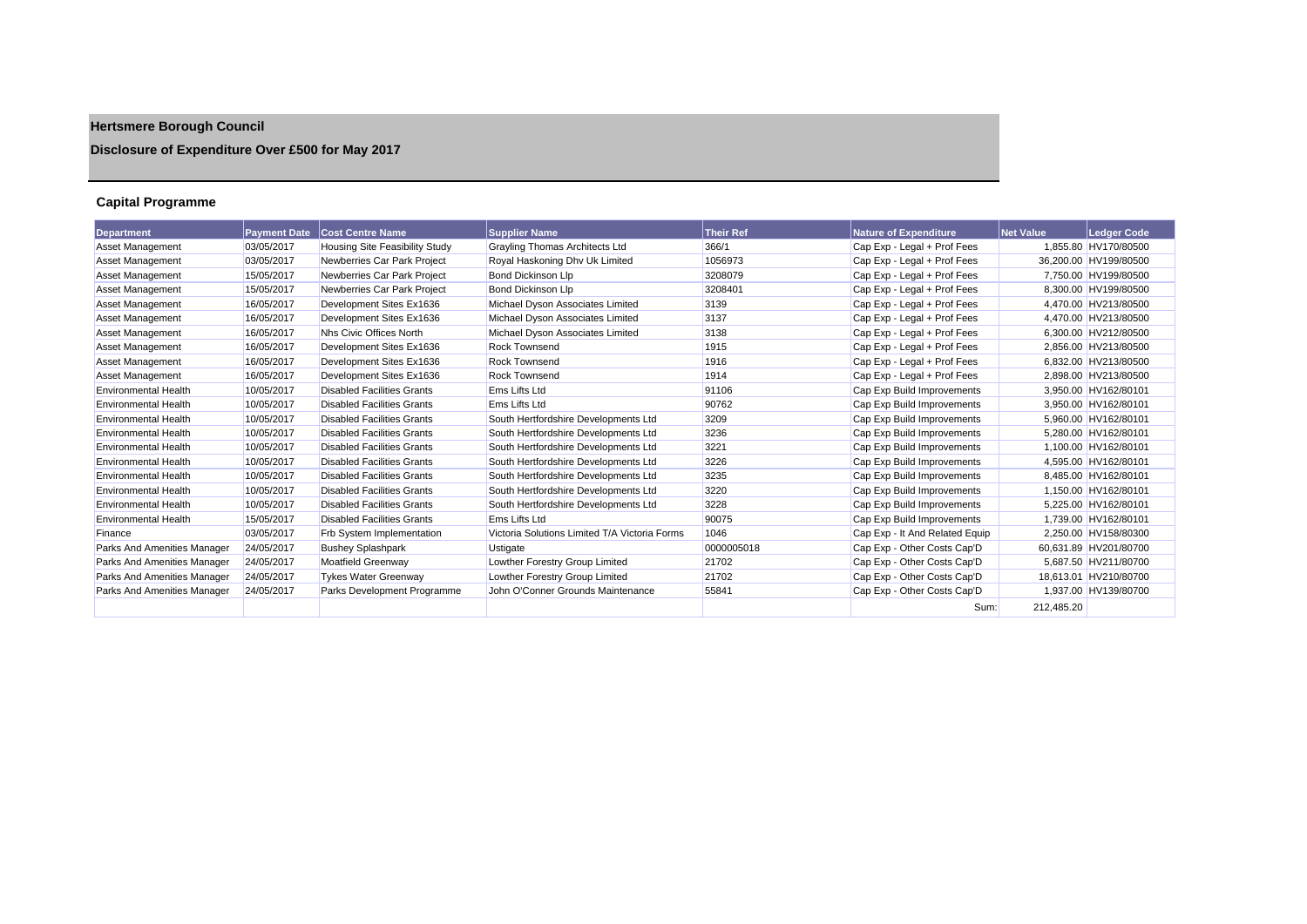## **Hertsmere Borough Council**

## **Disclosure of Expenditure Over £500 for May 2017**

#### **Revenue**

| <b>Department</b>       | <b>Payment Date</b>      | <b>Cost Centre Name</b>          | <b>Supplier Name</b>                       | <b>Their Ref</b> | <b>Nature of Expenditure</b>   | <b>Net Value</b> | Ledger Code           |
|-------------------------|--------------------------|----------------------------------|--------------------------------------------|------------------|--------------------------------|------------------|-----------------------|
| Asset Management        | 26/04/2017               | <b>Building Maintenance Prog</b> | <b>Bright A Blind Limited</b>              | 177851           | <b>Building Repairs</b>        |                  | 538.00 HD201/02001    |
| Asset Management        | 26/04/2017               | <b>Building Maintenance Prog</b> | <b>Bright A Blind Limited</b>              | 177852           | <b>Building Repairs</b>        |                  | 538.00 HD201/02001    |
| Asset Management        | 26/04/2017               | <b>Building Maintenance Prog</b> | <b>Bright A Blind Limited</b>              | 177850           | <b>Building Repairs</b>        |                  | 538.00 HD201/02001    |
| <b>Asset Management</b> | 03/05/2017               | <b>Commercial Properties</b>     | Kirkby & Diamond                           | IV-A52981        | <b>Consultants Fees</b>        |                  | 800.00 HG521/05600    |
| <b>Asset Management</b> | 03/05/2017               | <b>Asset Management</b>          | Macdonald & Company                        | 73502            | Salaries - Agency              |                  | 1,411.62 HB270/01004  |
| <b>Asset Management</b> | 03/05/2017               | <b>Asset Management</b>          | Macdonald & Company                        | 73377            | Salaries - Agency              |                  | 1,061.34 HB270/01004  |
| <b>Asset Management</b> | 03/05/2017               | <b>Asset Management</b>          | Macdonald & Company                        | 73268            | Salaries - Agency              |                  | 1,961.40 HB270/01004  |
| Asset Management        | 03/05/2017               | <b>Asset Management</b>          | The Oyster Partnership Ltd                 | 1015163          | Salaries - Agency              |                  | 1,516.50 HB270/01004  |
| <b>Asset Management</b> | 03/05/2017               | <b>Commercial Properties</b>     | Royal Haskoning Dhy Uk Limited             | 1058443          | <b>Consultants Fees</b>        |                  | 33,092.50 HG521/05600 |
| <b>Asset Management</b> | 03/05/2017               | <b>Commercial Properties</b>     | Royal Haskoning Dhy Uk Limited             | 1056973          | <b>Consultants Fees</b>        |                  | 23,151.60 HG521/05600 |
| <b>Asset Management</b> | 03/05/2017               | <b>Asset Management</b>          | The Oyster Partnership Ltd                 | 1014889          | Salaries - Agency              |                  | 1,275.50 HB270/01004  |
| <b>Asset Management</b> | 03/05/2017               | <b>Civic Offices</b>             | <b>Cleantec Services Ltd</b>               | 41723            | <b>Contract Cleaning</b>       |                  | 6,020.44 HN700/02603  |
| <b>Asset Management</b> | 15/05/2017               | <b>Elstree Studios</b>           | Apex Lift & Escalator Engineers Ltd        | NV73369          | <b>General Repairs</b>         |                  | 741.28 HD700/02009    |
| <b>Asset Management</b> | 15/05/2017               |                                  |                                            |                  |                                |                  | 1,418.30 HB270/01004  |
|                         | 15/05/2017               | Asset Management                 | Hays Specialist Recruitment Limited        | 1007509817       | Salaries - Agency              |                  | 1,341.93 HB270/01004  |
| <b>Asset Management</b> |                          | <b>Asset Management</b>          | <b>Hays Specialist Recruitment Limited</b> | 1007503606       | Salaries - Agency              |                  |                       |
| <b>Asset Management</b> | 15/05/2017<br>15/05/2017 | <b>Asset Management</b>          | Hays Specialist Recruitment Limited        | 1007503607       | Salaries - Agency              |                  | 1,393.07 HB270/01004  |
| Asset Management        |                          | <b>Asset Management</b>          | <b>Arden Cambers</b>                       | 57052            | Legal Fees - External          |                  | 3,000.00 HB270/04415  |
| <b>Asset Management</b> | 16/05/2017               | Asset Management                 | The Oyster Partnership Ltd                 | 1015646          | Salaries - Agency              |                  | 2,254.00 HB270/01004  |
| Asset Management        | 16/05/2017               | <b>Meadow Road Depot</b>         | L G Bland E&M Ltd                          | B1195            | <b>Building Repairs</b>        |                  | 1,023.23 HG560/02001  |
| Asset Management        | 16/05/2017               | <b>Civic Offices</b>             | Npower Ltd                                 | LGU3S8SG         | Electricity                    |                  | 7,333.45 HN700/02102  |
| <b>Asset Management</b> | 16/05/2017               | <b>Asset Management</b>          | Macdonald & Company                        | 73714            | Salaries - Agency              |                  | 1,701.00 HB270/01004  |
| <b>Asset Management</b> | 16/05/2017               | Garages                          | <b>Expert Property Group</b>               | 59513            | <b>Building Repairs</b>        |                  | 1,097.50 HK110/02001  |
| <b>Asset Management</b> | 16/05/2017               | <b>Civic Offices</b>             | <b>Total Gas &amp; Power Limited</b>       | 149059498/17     | Gas                            |                  | 1,056.32 HN700/02101  |
| Asset Management        | 24/05/2017               | <b>Asset Management</b>          | The Oyster Partnership Ltd                 | 1015951          | Salaries - Agency              |                  | 1,775.00 HB270/01004  |
| Asset Management        | 24/05/2017               | <b>Asset Management</b>          | The Oyster Partnership Ltd                 | 1016266          | Salaries - Agency              |                  | 1,950.50 HB270/01004  |
| <b>Asset Management</b> | 24/05/2017               | <b>Civic Offices</b>             | Chubb Fire & Security Ltd                  | 6348821          | <b>General Repairs</b>         |                  | 531.14 HN700/02009    |
| <b>Asset Management</b> | 24/05/2017               | <b>Asset Management</b>          | Macdonald & Company                        | 73863            | Salaries - Agency              |                  | 1,551.90 HB270/01004  |
| <b>Asset Management</b> | 24/05/2017               | <b>Asset Management</b>          | Macdonald & Company                        | 73937            | Salaries - Agency              |                  | 1,882.86 HB270/01004  |
| Asset Management        | 24/05/2017               | <b>Asset Management</b>          | Hays Specialist Recruitment Limited        | 100753561        | Salaries - Agency              |                  | 1,354.84 HB270/01004  |
| Asset Management        | 24/05/2017               | Eastbury Rd Caravan Site         | <b>Affinity Water Limited</b>              | 1021863-&/3      | <b>Water Rates</b>             |                  | 815.07 HK100/02104    |
| <b>Asset Management</b> | 24/05/2017               | <b>Asset Management</b>          | Hays Specialist Recruitment Limited        | 1007550836       | Salaries - Agency              |                  | 1.265.56 HB270/01004  |
| Audit And Assurance     | 09/05/2017               | <b>Internal Audit</b>            | Hertfordshire County Council               | 1802078062       | <b>Other Local Authorities</b> |                  | 43,146.00 HN600/05101 |
| <b>Benefits</b>         | 03/05/2017               | <b>Benefits</b>                  | Morgan Hunt Uk Limited                     | 974286           | Salaries - Agency              |                  | 972.00 HN170/01004    |
| <b>Benefits</b>         | 03/05/2017               | <b>Benefits</b>                  | Badenoch & Clark                           | CM9656/00        | Salaries - Agency              |                  | 1,032.14 HN170/01004  |
| <b>Benefits</b>         | 03/05/2017               | <b>Benefits</b>                  | Badenoch & Clark                           | CM9657/00        | Salaries - Agency              |                  | 1,006.01 HN170/01004  |
| <b>Benefits</b>         | 03/05/2017               | <b>Benefits</b>                  | Badenoch & Clark                           | CM9655/00        | Salaries - Agency              |                  | 1,045.20 HN170/01004  |
| <b>Benefits</b>         | 09/05/2017               | <b>Benefits</b>                  | Morgan Hunt Uk Limited                     | 975787           | Salaries - Agency              |                  | 1,147.50 HN170/01004  |
| <b>Benefits</b>         | 09/05/2017               | <b>Housing Benefits Overpaid</b> | Newlyn                                     | 117765           | Fees                           |                  | 636.74 HJ810/04414    |
| <b>Benefits</b>         | 09/05/2017               | <b>Benefits Administration</b>   | The Gis Group                              | 170211           | Legal Fees - External          |                  | 1.740.00 HB630/04415  |
| <b>Benefits</b>         | 15/05/2017               | <b>Benefits</b>                  | Morgan Hunt Uk Limited                     | 977188           | Salaries - Agency              |                  | 972.00 HN170/01004    |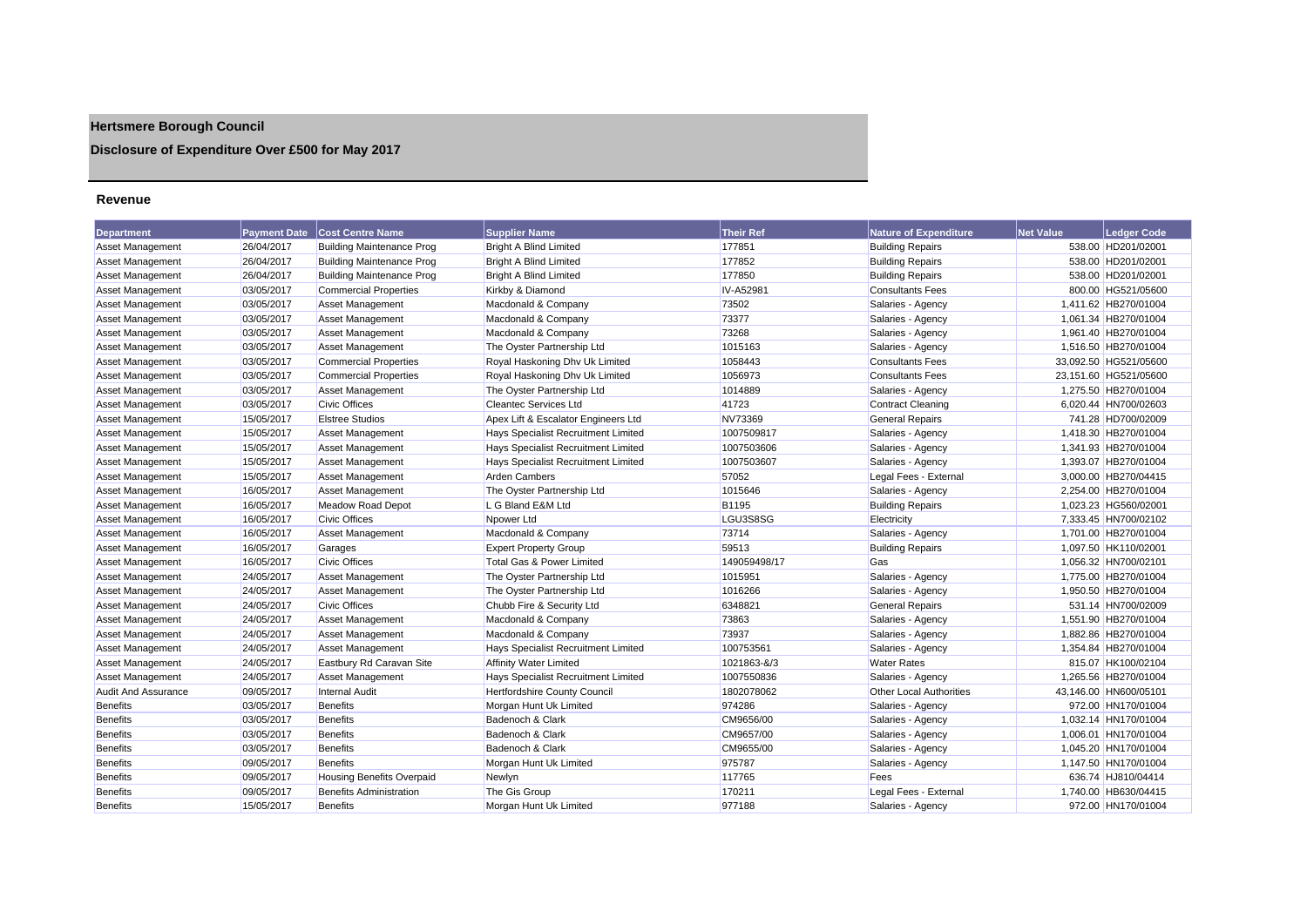| <b>Benefits</b>                 | 15/05/2017 | <b>Benefits Administration</b>   | The Gis Group                                 | 170254           | Legal Fees - External          | 765.00 HB630/04415    |
|---------------------------------|------------|----------------------------------|-----------------------------------------------|------------------|--------------------------------|-----------------------|
| <b>Benefits</b>                 | 15/05/2017 | <b>Benefits Administration</b>   | 2 Dr Johnson'S Buildings                      | CRIMLIT001469    | Legal Fees - External          | 4,298.60 HB630/04415  |
| <b>Benefits</b>                 | 15/05/2017 | <b>Benefits Administration</b>   | <b>Sellick Partnership</b>                    | <b>INV91542</b>  | Legal Fees - External          | 615.30 HB630/04415    |
| <b>Benefits</b>                 | 16/05/2017 | <b>Benefits Administration</b>   | Hm Courts And Tribunal Service(Accounts Only) | 231773           | Legal Fees - External          | 1,810.00 HB630/04415  |
| <b>Benefits</b>                 | 24/05/2017 | <b>Benefits</b>                  | Morgan Hunt Uk Limited                        | 978571           | Salaries - Agency              | 1,167.75 HN170/01004  |
| <b>Benefits</b>                 | 24/05/2017 | <b>Benefits</b>                  | Badenoch & Clark                              | 36879710207      | Salaries - Agency              | 1,045.20 HN170/01004  |
| <b>Benefits</b>                 | 24/05/2017 | <b>Benefits</b>                  | Badenoch & Clark                              | CR3922/00        | Salaries - Agency              | 1,045.20 HN170/01004  |
| <b>Benefits</b>                 | 24/05/2017 | <b>Benefits</b>                  | Badenoch & Clark                              | CR3924/00        | Salaries - Agency              | 1,045.20 HN170/01004  |
| Corporate Communications        | 03/05/2017 | <b>Corporate Communications</b>  | D2d Distribution Ltd                          | 002148           | <b>Hertsmere News Delivery</b> | 2,310.00 HB250/04511  |
| Corporate Management            | 09/05/2017 | Corporate Management             | Ernst & Young Llp                             | GB10100127294    | <b>External Audit Fees</b>     | 16,415.00 HB220/04430 |
| Corporate Management            | 09/05/2017 | Corporate Management             | <b>Allpay Ltd</b>                             | 0000470984       | <b>Bank Charges</b>            | 1.320.14 HB220/04404  |
| Corporate Management            | 11/05/2017 | Corporate Management             | <b>Barclays Bank</b>                          | 39788148         | <b>Bank Charges</b>            | 3,545.66 HB220/04404  |
| Corporate Support               | 09/05/2017 | Assistance To Vol Organisation   | Home Start Watford & Three Rivers             | 06/05/2017       | <b>Core Funding</b>            | 5,000.00 HD110/04709  |
| Corporate Support               | 10/05/2017 | <b>Adults With Complex Needs</b> | Hertfordshire County Council                  | 1802082983       | Miscellaneous Expenses         | 6.250.00 HE855/04940  |
| Corporate Support               | 10/05/2017 | Park App                         | <b>Cyber Media Solutions Ltd</b>              | 6106             | Miscellaneous Expenses         | 18.250.00 HE854/04940 |
| Corporate Support               | 15/05/2017 | <b>Lsp Health Care</b>           | Carers In Hertfordshire                       | <b>HBC2017</b>   | Miscellaneous Expenses         | 4,960.85 HE853/04940  |
| Corporate Support               | 15/05/2017 | <b>Lsp Health Care</b>           | <b>Arc Theatre</b>                            | 00003142         | Miscellaneous Expenses         | 1,200.00 HE853/04940  |
| Corporate Support               | 24/05/2017 | <b>Lsp Health Care</b>           | <b>Hertsmere Leisure</b>                      | OP/1034602       | Miscellaneous Expenses         | 632.00 HE853/04940    |
| <b>Customer Services</b>        | 09/05/2017 | <b>Civic Office Keepers</b>      | Proforce 1 Security Ltd                       | PF1420           | <b>Contractors Payments</b>    | 3,249.33 HO300/05601  |
| <b>Customer Services</b>        | 24/05/2017 | <b>Customers Services</b>        | Internal Systems Limited                      | 106012           | Plant + Equipment Maintenance  | 1,800.00 HO100/04040  |
| Democratic Services Unit        | 03/05/2017 | <b>Legal Business Unit</b>       | Brook Street (Uk) Ltd                         | 30355142         | Salaries - Agency              | 618.48 HN300/01004    |
| <b>Democratic Services Unit</b> | 03/05/2017 | <b>Legal Business Unit</b>       | Venn Group Limited                            | 3289663          | Salaries - Agency              | 913.40 HN300/01004    |
| Democratic Services Unit        | 03/05/2017 | <b>Legal Business Unit</b>       | Sellick Partnership                           | <b>INV189186</b> | Salaries - Agency              | 526.99 HN300/01004    |
| Democratic Services Unit        | 09/05/2017 | <b>Civic Dinner</b>              | Elstree Film Design Ltd                       | EFD_168          | Performers Fees - Bands        | 3,577.50 HB151/04408  |
| <b>Democratic Services Unit</b> | 15/05/2017 | <b>Legal Business Unit</b>       | Iken Business Ltd                             | HRT004/787908    | Software Licences              | 2,292.24 HN300/04555  |
| <b>Democratic Services Unit</b> | 15/05/2017 | <b>Legal Business Unit</b>       | Iken Business Ltd                             | IK25093          | <b>Training External</b>       | 886.24 HN300/01403    |
| Democratic Services Unit        | 15/05/2017 | <b>Legal Business Unit</b>       | Iken Business Ltd                             | HRT004/777900    | <b>Training External</b>       | 650.00 HN300/01403    |
| <b>Democratic Services Unit</b> | 15/05/2017 | <b>Legal Business Unit</b>       | Venn Group Limited                            | 3292877          | Salaries - Agency              | 732.11 HN300/01004    |
| Democratic Services Unit        | 15/05/2017 | <b>Legal Business Unit</b>       | Venn Group Limited                            | 3296809          | Salaries - Agency              | 599.64 HN300/01004    |
| <b>Democratic Services Unit</b> | 15/05/2017 | <b>Legal Business Unit</b>       | Brook Street (Uk) Ltd                         | 30390232         | Salaries - Agency              | 618.48 HN300/01004    |
| Democratic Services Unit        | 15/05/2017 | <b>Legal Business Unit</b>       | Brook Street (Uk) Ltd                         | 30378668         | Salaries - Agency              | 536.87 HN300/01004    |
| <b>Democratic Services Unit</b> | 15/05/2017 | <b>Legal Business Unit</b>       | Brook Street (Uk) Ltd                         | 30412035         | Salaries - Agency              | 545.46 HN300/01004    |
| Democratic Services Unit        | 17/05/2017 | <b>Civic Dinner</b>              | <b>Ensemble Combined Services Ltd</b>         | E544             | Provs -Catering                | 7,323.29 HB151/04101  |
| <b>Democratic Services Unit</b> | 24/05/2017 | <b>Civic Dinner</b>              | <b>Main Event Productions Ltd</b>             | 17/465           | Performers Fees - Bands        | 1.867.50 HB151/04408  |
| Democratic Services Unit        | 24/05/2017 | <b>Civic Dinner</b>              | Media Powerhouse Ltd                          | 9226             | Performers Fees - Bands        | 1,400.00 HB151/04408  |
| <b>Democratic Services Unit</b> | 24/05/2017 | <b>Civic Expenses</b>            | <b>Ensemble Combined Services Ltd</b>         | E557             | <b>Mayor Making</b>            | 1,920.00 HB150/04605  |
| <b>Democratic Services Unit</b> | 24/05/2017 | <b>Civic Expenses</b>            | Cllr Brenda Batten                            |                  | Mayors / Deputy Allowance      | 900.00 HB150/04610    |
| Democratic Services Unit        | 24/05/2017 | <b>Civic Expenses</b>            | <b>Cllr Charles Goldstein</b>                 |                  | Mayors / Deputy Allowance      | 4,700.00 HB150/04610  |
| <b>Development Control</b>      | 03/05/2017 | Development Management           | Randstad Cpe Limited                          | PINF1035200      | Salaries - Agency              | 1,085.00 HG200/01004  |
| <b>Development Control</b>      | 03/05/2017 | Development Management           | Macdonald & Company                           | 0000073269       | Salaries - Agency              | 770.10 HG200/01004    |
| <b>Development Control</b>      | 03/05/2017 | Development Management           | Macdonald & Company                           | 0000073503       | Salaries - Agency              | 519.90 HG200/01004    |
| Development Control             | 03/05/2017 | Development Management           | Macdonald & Company                           | 0000073378       | Salaries - Agency              | 819.90 HG200/01004    |
| <b>Development Control</b>      | 09/05/2017 | Development Management           | William Lawrence Advertising Ltd              | 40904            | <b>Recruitment Advertising</b> | 1,390.00 HG200/01501  |
| <b>Development Control</b>      | 10/05/2017 | Development Management           | Randstad Cpe Limited                          | PINF1038880      | Salaries - Agency              | 992.00 HG200/01004    |
| <b>Development Control</b>      | 10/05/2017 | Development Management           | Macdonald & Company                           | 0000073635       | Salaries - Agency              | 785.10 HG200/01004    |
| <b>Development Control</b>      | 10/05/2017 | Development Management           | Bnp Paribas Real Estate Advisory & Property   | 201321           | <b>Consultants Fees</b>        | 4,922.15 HG200/05600  |
| <b>Development Control</b>      | 15/05/2017 | Development Management           | William Lawrence Advertising Ltd              | 40901            | Advertising                    | 3,507.40 HG200/04901  |
| Development Control             | 15/05/2017 | Development Management           | Abbey Law Costs Consultants Ltd               | HERT/4324/3866   | Legal Fees - External          | 600.00 HG200/04415    |
| <b>Development Control</b>      | 15/05/2017 | Development Management           | <b>Emmaline Lambert</b>                       | 146788           | Legal Fees - External          | 1.000.00 HG200/04415  |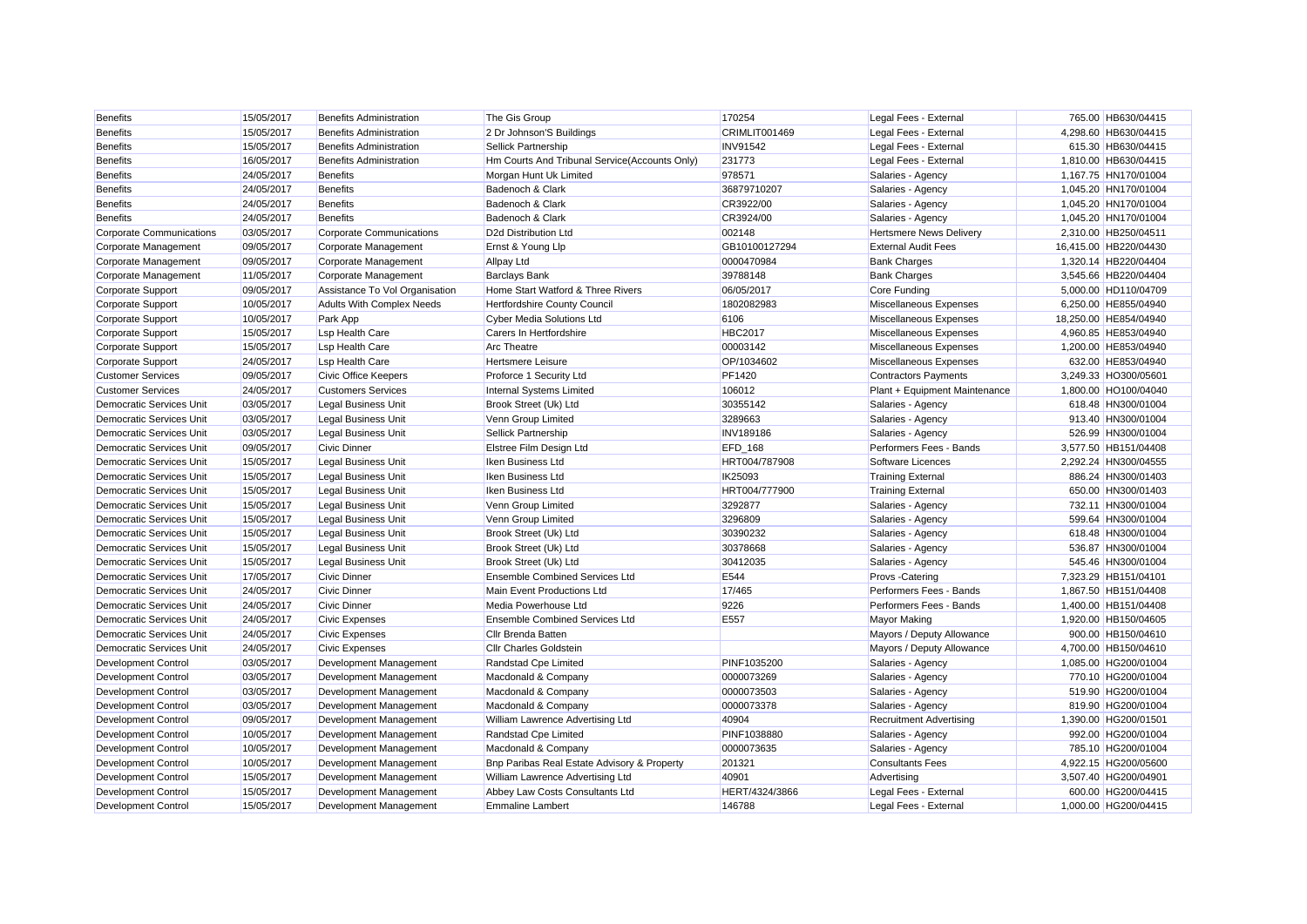| <b>Development Control</b>  | 17/05/2017 | Development Management           | Randstad Cpe Limited                       | PINF1043271         | Salaries - Agency             | 595.00 HG200/01004   |
|-----------------------------|------------|----------------------------------|--------------------------------------------|---------------------|-------------------------------|----------------------|
| <b>Development Control</b>  | 17/05/2017 | Development Management           | Randstad Cpe Limited                       | PINF1042977         | Salaries - Agency             | 668.60 HG200/01004   |
| <b>Development Control</b>  | 17/05/2017 | Development Management           | Macdonald & Company                        | 0000073715          | Salaries - Agency             | 672.60 HG200/01004   |
| <b>Development Control</b>  | 24/05/2017 | Development Management           | Randstad Cpe Limited                       | PINF1047407         | Salaries - Agency             | 806.00 HG200/01004   |
| <b>Drainage Services</b>    | 15/05/2017 | <b>Drainage Consultancy</b>      | Harrington Brothers Contractors Ltd        | <b>INV-1601</b>     | <b>Contractors Payments</b>   | 2,380.00 HE640/05601 |
| <b>Drainage Services</b>    | 15/05/2017 | <b>Drainage Consultancy</b>      | <b>Stag Tool Hire</b>                      | <b>I/46761</b>      | <b>Contractors Payments</b>   | 700.00 HE640/05601   |
| <b>Drainage Services</b>    | 15/05/2017 | <b>Drainage Consultancy</b>      | <b>Stag Tool Hire</b>                      | <b>I/46760</b>      | <b>Contractors Payments</b>   | 1.370.00 HE640/05601 |
| <b>Drainage Services</b>    | 15/05/2017 | <b>Drainage Consultancy</b>      | <b>Stag Tool Hire</b>                      | <b>I/46759</b>      | <b>Contractors Payments</b>   | 2,352.00 HE640/05601 |
| <b>Drainage Services</b>    | 15/05/2017 | Land Drainage Maintenance        | <b>Wolseley Uk Limited</b>                 | 42199399            | <b>Contractors Payments</b>   | 646.80 HE600/05601   |
| <b>Drainage Services</b>    | 15/05/2017 | <b>Drainage Consultancy</b>      | C R Thompson                               | 77326               | <b>Contractors Payments</b>   | 562.50 HE640/05601   |
| <b>Drainage Services</b>    | 15/05/2017 | <b>Drainage Consultancy</b>      | C R Thompson                               | 77325               | <b>Contractors Payments</b>   | 562.50 HE640/05601   |
| <b>Drainage Services</b>    | 15/05/2017 | Land Drainage Maintenance        | <b>Bsi Management Systems</b>              | 94751559            | <b>Contractors Payments</b>   | 2,599.00 HE600/05601 |
| <b>Drainage Services</b>    | 15/05/2017 | <b>Engineering Services Unit</b> | <b>Go Plant Ltd</b>                        | 0000688689          | Vehicle Maintenance + Repairs | 1,106.52 HE620/03001 |
| <b>Drainage Services</b>    | 15/05/2017 | <b>Engineering Services Unit</b> | Leica Geosystems Limited                   | 901055337           | Repairs + Renewals            | 1,260.00 HE620/04002 |
| <b>Drainage Services</b>    | 15/05/2017 | <b>Drainage Consultancy</b>      | C R Thompson                               | 76721               | <b>Contractors Payments</b>   | 562.50 HE640/05601   |
| <b>Drainage Services</b>    | 15/05/2017 | <b>Drainage Consultancy</b>      | C R Thompson                               | 76845               | Contractors Payments          | 562.50 HE640/05601   |
| <b>Drainage Services</b>    | 15/05/2017 | <b>Drainage Consultancy</b>      | C R Thompson                               | 76984               | <b>Contractors Payments</b>   | 562.50 HE640/05601   |
| Elections                   | 03/05/2017 | Herts C.C. Election              | <b>Electoral Reform Services</b>           | ERS1700655          | <b>Poll Card Printing</b>     | 757.69 HB806/04315   |
| Elections                   | 15/05/2017 | Herts C.C. Election              | Royal Mail                                 | 9054335556          | Postal Votes Expenses         | 2,146.36 HB806/04627 |
| Elections                   | 24/05/2017 | <b>Herts C.C. Election</b>       | Royal Mail                                 | 9054418778          | Postal Votes Expenses         | 1,189.41 HB806/04627 |
| <b>Environmental Health</b> | 03/05/2017 | <b>Environmental Health</b>      | Spring Technology Staffing Services (Stss) | CE8722/00           | Salaries - Agency             | 687.96 HF700/01004   |
| <b>Environmental Health</b> | 09/05/2017 | <b>Environmental Health</b>      | Spring Technology Staffing Services (Stss) | CM6429/00           | Salaries - Agency             | 643.03 HF700/01004   |
| <b>Environmental Health</b> | 09/05/2017 | <b>Environmental Health</b>      | Brook Street (Uk) Ltd                      | 30355140            | Salaries - Agency             | 542.25 HF700/01004   |
| <b>Environmental Health</b> | 09/05/2017 | <b>Vehicle Licencing</b>         | Disclosure & Barring Services              | A55549              | Fees                          | 616.00 HE800/04414   |
| <b>Environmental Health</b> | 10/05/2017 | <b>Environmental Health</b>      | Spring Technology Staffing Services (Stss) | CN5876/00           | Salaries - Agency             | 758.45 HF700/01004   |
| <b>Environmental Health</b> | 10/05/2017 | <b>Environmental Health</b>      | Brook Street (Uk) Ltd                      | 30390231            | Salaries - Agency             | 578.40 HF700/01004   |
| <b>Environmental Health</b> | 15/05/2017 | <b>Environmental Health</b>      | Spring Technology Staffing Services (Stss) | CP6504/00           | Salaries - Agency             | 626.54 HF700/01004   |
| <b>Environmental Health</b> | 15/05/2017 | Health Acts - Dog                | National Animal Welfare Trust              | 310852              | Miscellaneous Expenses        | 691.00 HE860/04940   |
| <b>Environmental Health</b> | 17/05/2017 | <b>Environmental Health</b>      | The Answering Service Ltd                  | 00026587            | <b>Emergency Call Out</b>     | 540.84 HF700/04505   |
| <b>Environmental Health</b> | 17/05/2017 | <b>Unclaimed Dead</b>            | Neville Funeral Services Inc G Hall & Sons | HE17/00010          | <b>Burial Costs</b>           | 1,174.00 HE100/04435 |
| <b>Environmental Health</b> | 17/05/2017 | <b>Environmental Health</b>      | Spring Technology Staffing Services (Stss) | CQ5852/00           | Salaries - Agency             | 783.18 HF700/01004   |
| <b>Environmental Health</b> | 17/05/2017 | <b>Environmental Health</b>      | Manpower Uk Ltd                            | 8158446             | Salaries - Agency             | 3,323.06 HF700/01004 |
| <b>Environmental Health</b> | 17/05/2017 | <b>Environmental Health</b>      | Manpower Uk Ltd                            | 8168414             | Salaries - Agency             | 1,212.64 HF700/01004 |
| <b>Environmental Health</b> | 17/05/2017 | <b>Environmental Health</b>      | Manpower Uk Ltd                            | 8173016             | Salaries - Agency             | 1,251.93 HF700/01004 |
| <b>Executive Directors</b>  | 09/05/2017 | <b>Executive Directors</b>       | Axa Ppp Healthcare                         | 1419665             | <b>Health Ins</b>             | 1,988.45 HN400/01017 |
| Finance                     | 03/05/2017 | Accountancy + Financial Servs    | Randstad Employment Bureau Ltd             | 6603474             | Salaries - Agency             | 1,177.76 HN100/01004 |
| Finance                     | 09/05/2017 | Accountancy + Financial Servs    | Randstad Employment Bureau Ltd             | 6605280             | Salaries - Agency             | 1,420.24 HN100/01004 |
| Finance                     | 17/05/2017 | Accountancy + Financial Servs    | Randstad Employment Bureau Ltd             | 6607066             | Salaries - Agency             | 1,177.76 HN100/01004 |
| Finance                     | 24/05/2017 | Accountancy + Financial Servs    | Randstad Employment Bureau Ltd             | 6608875             | Salaries - Agency             | 1,446.22 HN100/01004 |
| <b>General Expenses</b>     | 03/05/2017 | <b>General Expenses</b>          | <b>Brett Wilson Llp</b>                    | 1702885             | Miscellaneous Expenses        | 3,191.00 HB100/04940 |
| <b>General Expenses</b>     | 03/05/2017 | <b>General Expenses</b>          | <b>Care First</b>                          | CAF0000031308       | Medical                       | 552.00 HB100/01414   |
| <b>General Expenses</b>     | 09/05/2017 | <b>General Expenses</b>          | Firstcare                                  | 6692                | Medical                       | 833.33 HB100/01414   |
| <b>General Expenses</b>     | 11/05/2017 | <b>General Expenses</b>          | <b>Bt Payment Services Ltd</b>             | 0790209997          | Miscellaneous Expenses        | 837.36 HB100/04940   |
| <b>General Expenses</b>     | 15/05/2017 | <b>General Expenses</b>          | Sector Treasury Services Ltd               | 6002004344          | Subs/Contributions            | 8,750.00 HB100/04706 |
| <b>General Expenses</b>     | 15/05/2017 | <b>General Expenses</b>          | <b>Brett Wilson Llp</b>                    | 1702940             | Miscellaneous Expenses        | 746.50 HB100/04940   |
| <b>General Expenses</b>     | 26/05/2017 | <b>General Expenses</b>          | <b>Bt Payment Services Ltd</b>             | 0790211395          | Miscellaneous Expenses        | 837.36 HB100/04940   |
| Housing                     | 03/05/2017 | <b>Housing Services</b>          | Hays Specialist Recruitment Limited        | 1007499017          | Salaries - Agency             | 791.36 HJ100/01004   |
| Housing                     | 10/05/2017 | <b>Housing Services</b>          | <b>VIs Solicitors</b>                      | <b>CIVLIT002565</b> | Legal Fees - External         | 7.500.00 HJ100/04415 |
| Housing                     | 15/05/2017 | <b>Housing Services</b>          | <b>Havs Specialist Recruitment Limited</b> | 1007522050          | Salaries - Agency             | 985.67 HJ100/01004   |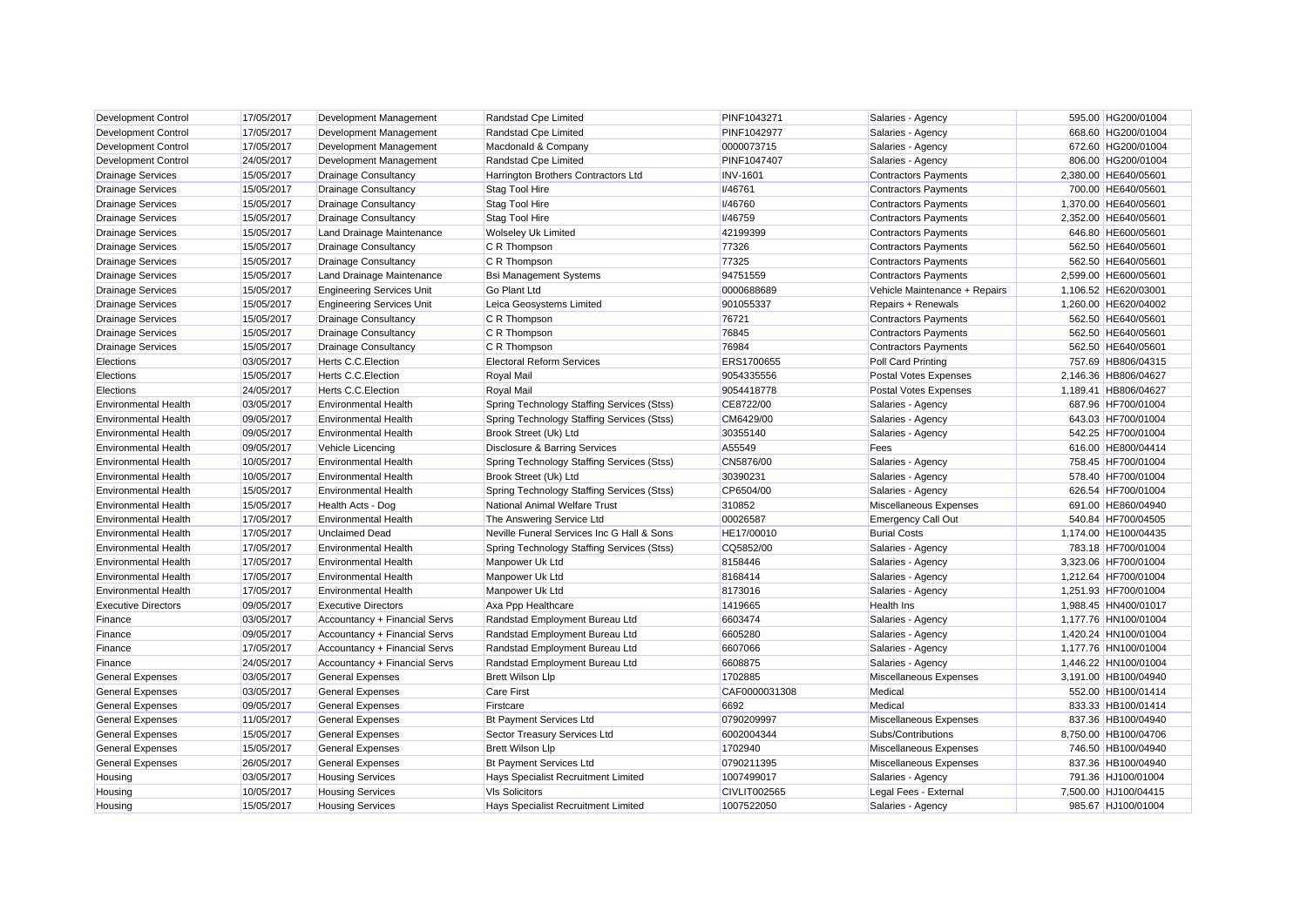| Housing                          | 15/05/2017 | Homelessness                        | 2 Dr Johnson'S Buildings                      | 142718 A WALKER        | Bed + Breakfast                | 750.00 HJ700/04725    |
|----------------------------------|------------|-------------------------------------|-----------------------------------------------|------------------------|--------------------------------|-----------------------|
| Housing                          | 15/05/2017 | Homelessness                        | 2 Dr Johnson'S Buildings                      | <b>142718 P DENNIS</b> | Bed + Breakfast                | 3,250.00 HJ700/04725  |
| Housing                          | 15/05/2017 | <b>Housing Services</b>             | Morgan Hunt Uk Limited                        | 977190                 | Salaries - Agency              | 642.58 HJ100/01004    |
| Housing                          | 16/05/2017 | <b>Housing Services</b>             | Hm Courts And Tribunal Service(Accounts Only) | 231773                 | Legal Fees - External          | 665.00 HJ100/04415    |
| Housing                          | 17/05/2017 | <b>Housing Services</b>             | Hays Specialist Recruitment Limited           | 1007542815             | Salaries - Agency              | 815.21 HJ100/01004    |
| Housing                          | 24/05/2017 | Homelessness                        | Lustreplace Limited                           | 41                     | Bed + Breakfast                | 1,350.00 HJ700/04725  |
| Housing                          | 24/05/2017 | Homelessness                        | Lustreplace Limited                           | 40                     | Bed + Breakfast                | 1,800.00 HJ700/04725  |
| Housing                          | 24/05/2017 | Homelessness                        | Lustreplace Limited                           | 39                     | Bed + Breakfast                | 1,200.00 HJ700/04725  |
| Housing                          | 24/05/2017 | Homelessness                        | Lustreplace Limited                           | 38                     | Bed + Breakfast                | 1,350.00 HJ700/04725  |
| Housing                          | 24/05/2017 | Homelessness                        | Assetgrove Lettings Ltd                       | 72225                  | Bed + Breakfast                | 1,350.00 HJ700/04725  |
| Housing                          | 24/05/2017 | Homelessness                        | Assetgrove Lettings Ltd                       | 72226                  | Bed + Breakfast                | 900.00 HJ700/04725    |
| Housing                          | 24/05/2017 | Homelessness                        | Assetgrove Lettings Ltd                       | 72227                  | Bed + Breakfast                | 1,650.00 HJ700/04725  |
| Housing                          | 24/05/2017 | Homelessness                        | Assetgrove Lettings Ltd                       | 72384                  | Bed + Breakfast                | 1,500.00 HJ700/04725  |
| Housing                          | 24/05/2017 | Homelessness                        | Assetgrove Lettings Ltd                       | 72229                  | Bed + Breakfast                | 1,500.00 HJ700/04725  |
| Housing                          | 24/05/2017 | Homelessness                        | Shiraz Jivraj                                 | 1096                   | Bed + Breakfast                | 6,750.00 HJ700/04725  |
| Housing                          | 24/05/2017 | Homelessness                        | <b>Emergency Accommodation Ltd</b>            | 4/8145                 | Bed + Breakfast                | 1,380.00 HJ700/04725  |
| Housing                          | 24/05/2017 | Homelessness                        | Emergency Accommodation Ltd                   | 4/8146                 | Bed + Breakfast                | 1,080.00 HJ700/04725  |
| Housing                          | 24/05/2017 | Homelessness                        | Emergency Accommodation Ltd                   | 4/8147                 | Bed + Breakfast                | 1,380.00 HJ700/04725  |
| Housing                          | 24/05/2017 | Homelessness                        | Emergency Accommodation Ltd                   | 4/8148                 | Bed + Breakfast                | 1,380.00 HJ700/04725  |
| Housing                          | 24/05/2017 | Homelessness                        | Emergency Accommodation Ltd                   | 4/8149                 | Bed + Breakfast                | 1,380.00 HJ700/04725  |
| Housing                          | 24/05/2017 | Homelessness                        | <b>Emergency Accommodation Ltd</b>            | 4/8150                 | Bed + Breakfast                | 1,380.00 HJ700/04725  |
| Housing                          | 24/05/2017 | <b>Homelessness</b>                 | Emergency Accommodation Ltd                   | 4/8180                 | Bed + Breakfast                | 1,650.00 HJ700/04725  |
| Housing                          | 24/05/2017 | Homelessness                        | <b>Emergency Accommodation Ltd</b>            | 4/8194                 | Bed + Breakfast                | 1,380.00 HJ700/04725  |
| Housing                          | 24/05/2017 | Homelessness                        | <b>Emergency Accommodation Ltd</b>            | 4/8206                 | Bed + Breakfast                | 1,590.00 HJ700/04725  |
| Housing                          | 24/05/2017 | Homelessness                        | <b>Stef And Philips</b>                       | <b>HBC253</b>          | Bed + Breakfast                | 1,785.00 HJ700/04725  |
| Housing                          | 24/05/2017 | Homelessness                        | <b>Parse Security Systems</b>                 | 206                    | Bed + Breakfast                | 6,900.00 HJ700/04725  |
| Housing                          | 24/05/2017 | Homelessness                        | <b>Stef And Philips</b>                       | <b>HBC258</b>          | Bed + Breakfast                | 6,300.00 HJ700/04725  |
| Housing                          | 24/05/2017 | Homelessness                        | <b>Stef And Philips</b>                       | <b>HBC262</b>          | Bed + Breakfast                | 4,200.00 HJ700/04725  |
| Housing                          | 24/05/2017 | Homelessness                        | Stef And Philips                              | <b>HBC254</b>          | Bed + Breakfast                | 1,050.00 HJ700/04725  |
| Housing                          | 24/05/2017 | Homelessness                        | <b>Stef And Philips</b>                       | <b>HBC259</b>          | Bed + Breakfast                | 840.00 HJ700/04725    |
| Housing                          | 24/05/2017 | Homelessness                        | <b>Stef And Philips</b>                       | <b>HBC263</b>          | Bed + Breakfast                | 6,300.00 HJ700/04725  |
| Housing                          | 24/05/2017 | Homelessness                        | Stef And Philips                              | <b>HBC255</b>          | Bed + Breakfast                | 1,715.00 HJ700/04725  |
| Housing                          | 24/05/2017 | Homelessness                        | <b>Stef And Philips</b>                       | <b>HBC260</b>          | Bed + Breakfast                | 9,150.00 HJ700/04725  |
| Housing                          | 24/05/2017 | Homelessness                        | <b>Stef And Philips</b>                       | <b>HBC264</b>          | Bed + Breakfast                | 6,300.00 HJ700/04725  |
| Housing                          | 24/05/2017 | Homelessness                        | Stef And Philips                              | <b>HBC256</b>          | Bed + Breakfast                | 1,500.00 HJ700/04725  |
| Housing                          | 24/05/2017 | <b>Homelessness</b>                 | Stef And Philips                              | <b>HBC261</b>          | Bed + Breakfast                | 2,100.00 HJ700/04725  |
| Housing                          | 24/05/2017 | Homelessness                        | <b>Stef And Philips</b>                       | <b>HBC265</b>          | Bed + Breakfast                | 3,150.00 HJ700/04725  |
| Housing                          | 24/05/2017 | Homelessness                        | Stef And Philips                              | <b>HBC266</b>          | Bed + Breakfast                | 1,435.00 HJ700/04725  |
| Housing                          | 24/05/2017 | Homelessness                        | <b>Stef And Philips</b>                       | <b>HBC267</b>          | Bed + Breakfast                | 2,870.00 HJ700/04725  |
| Housing                          | 24/05/2017 | Homelessness                        | Stef And Philips                              | <b>HBC257</b>          | Bed + Breakfast                | 2,100.00 HJ700/04725  |
| Housing                          | 24/05/2017 | Homelessness                        | Altwood Housing                               | 2849/1                 | Bed + Breakfast                | 1,080.00 HJ700/04725  |
| Housing                          | 24/05/2017 | Homelessness                        | Uk Room (London) Ltd                          | APR001HERTS2017        | Bed + Breakfast                | 27,738.00 HJ700/04725 |
| Housing                          | 24/05/2017 | Homelessness                        | The Housing Reviews Ltd                       | <b>INV-1984</b>        | Bed + Breakfast                | 633.34 HJ700/04725    |
| Housing                          | 24/05/2017 | <b>Housing Services</b>             | Morgan Hunt Uk Limited                        | 978572                 | Salaries - Agency              | 950.40 HJ100/01004    |
| Housing                          | 24/05/2017 | <b>Housing Services</b>             | Hays Specialist Recruitment Limited           | 1007552758             | Salaries - Agency              | 968.66 HJ100/01004    |
| <b>Information Services Unit</b> | 03/05/2017 | <b>Information Digital Services</b> | Vodafone Ltd                                  | UK10/0420177604        | Internet + It Security         | 2,446.04 HN200/04538  |
| <b>Information Services Unit</b> | 09/05/2017 | <b>Information Digital Services</b> | Ccs Media Ltd                                 | 2789267/4036/          | Central Infrastructure Renewal | 551.56 HN200/04510    |
| <b>Information Services Unit</b> | 10/05/2017 | <b>Information Digital Services</b> | <b>Internal Systems Limited</b>               | 15836                  | Internet + It Security         | 8,705.00 HN200/04538  |
| <b>Information Services Unit</b> | 15/05/2017 | <b>Information Digital Services</b> | Atos It Services Uk Ltd (Formally Bull Info)  | 5584232321             | Central Infrastructure Renewal | 27,434.05 HN200/04510 |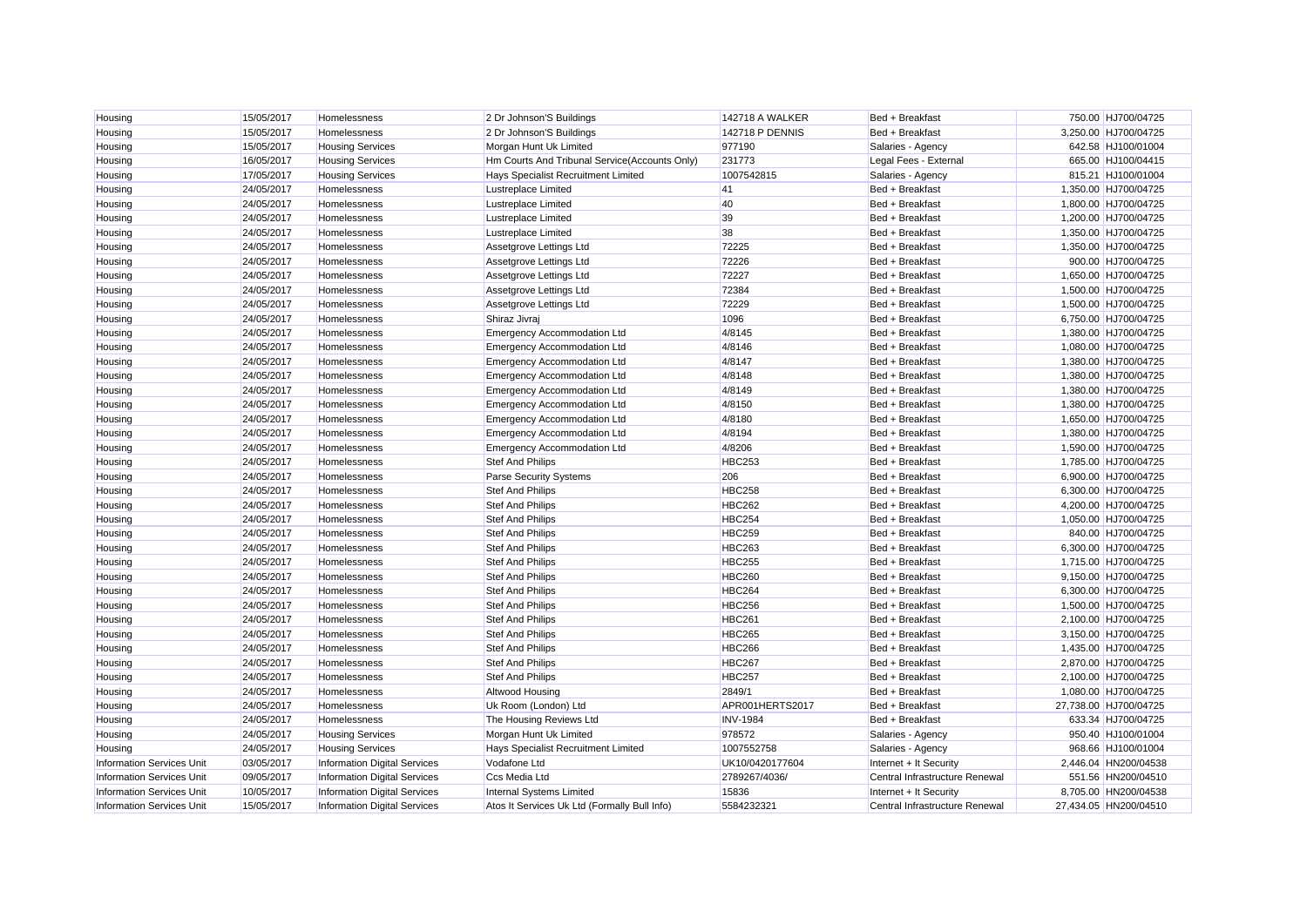| <b>Information Services Unit</b>   | 17/05/2017 | <b>Information Digital Services</b> | Caretower                                      | 155225          | Internet + It Security         | 1,354.00 HN200/04538  |
|------------------------------------|------------|-------------------------------------|------------------------------------------------|-----------------|--------------------------------|-----------------------|
| <b>Information Services Unit</b>   | 17/05/2017 | <b>Civic Office Telephones</b>      | Daisy Communications Ltd                       | 6883219         | Telephones- Bt Equipment       | 1,133.20 HN210/04504  |
| <b>Information Services Unit</b>   | 17/05/2017 | <b>Information Digital Services</b> | <b>Internal Systems Limited</b>                | 42628           | Internet + It Security         | 1,461.50 HN200/04538  |
| <b>Information Services Unit</b>   | 24/05/2017 | <b>Information Digital Services</b> | <b>North Herts District Council</b>            | 0001719276      | Partnership working            | 13,935.24 HN200/01001 |
| <b>Local Land Charges</b>          | 15/05/2017 | <b>Land Charges</b>                 | <b>Hertfordshire County Council</b>            | 1802077742      | <b>Hcc Searches</b>            | 2,118.00 HC100/04624  |
| Parking                            | 03/05/2017 | <b>Parking Services</b>             | Patrol                                         | 7743            | National Parking Adjudication  | 780.40 HH800/04064    |
| Parking                            | 03/05/2017 | <b>Parking Services</b>             | Civica Uk Limited                              | M/CM043478      | Software Licences              | 5,068.57 HH800/04555  |
| Parking                            | 10/05/2017 | <b>Parking Services</b>             | Liberty Services (Ar & Rf Reddin) Limited      | 6128016741      | Printing                       | 840.00 HH800/04311    |
| Parking                            | 10/05/2017 | <b>Parking Services</b>             | Civica Uk Limited                              | C/CM153189      | <b>Training External</b>       | 1,520.00 HH800/01403  |
| Parking                            | 15/05/2017 | <b>Parking Services</b>             | Brook Street (Uk) Ltd                          | 30390234        | Salaries - Agency              | 544.21 HH800/01004    |
| Parking                            | 24/05/2017 | <b>Parking Services</b>             | Murrill Construction Ltd                       | <b>HBC10516</b> | <b>Contractors Payments</b>    | 624.81 HH800/05601    |
| Parking                            | 24/05/2017 | <b>Parking Services</b>             | Murrill Construction Ltd                       | <b>HBC10517</b> | <b>Contractors Payments</b>    | 1,188.46 HH800/05601  |
| Parking                            | 24/05/2017 | <b>Parking Services</b>             | <b>Bdi Securities Uk Ltd</b>                   | 23707           | <b>Security Services</b>       | 1,988.64 HH800/04440  |
| Parking                            | 24/05/2017 | <b>Parking Services</b>             | <b>Bdi Securities Uk Ltd</b>                   | 23753           | <b>Security Services</b>       | 2,542.98 HH800/04440  |
| Parking                            | 24/05/2017 | <b>Parking Services</b>             | <b>Bdi Securities Uk Ltd</b>                   | 23832           | <b>Security Services</b>       | 1,994.65 HH800/04440  |
| Parking                            | 24/05/2017 | <b>Parking Services</b>             | Liberty Services (Ar & Rf Reddin) Limited      | 6128016740      | <b>Contractors Payments</b>    | 1.944.00 HH800/05601  |
| <b>Parks And Amenities Manager</b> | 03/05/2017 | Parks                               | J & S O'Connell                                | <b>JS 1492</b>  | <b>General Repairs</b>         | 4,700.00 HD300/02009  |
| Parks And Amenities Manager        | 03/05/2017 | Parks                               | Streetmaster (South Wales) Ltd                 | 4104            | Parks Development              | 4,241.00 HD300/05604  |
| Parks And Amenities Manager        | 24/05/2017 | Arboricultural Work-B/Wood          | <b>Gristwood And Toms Limited</b>              | 34874           | <b>Contractors Payments</b>    | 770.00 HD390/05601    |
| Parks And Amenities Manager        | 24/05/2017 | Allum Ln Cemetery+Closed Gnd        | John O'Conner Grounds Maintenance              | 55693           | <b>Gm Contract Payments</b>    | 5,779.85 HE101/05605  |
| Parks And Amenities Manager        | 24/05/2017 | Bushey/Radlett Ground Maint.        | John O'Conner Grounds Maintenance              | 55693           | <b>Gm Contract Payments</b>    | 15,581.07 HD371/05605 |
| <b>Parks And Amenities Manager</b> | 24/05/2017 | Bwood/Elstree/Shenley Gnd Mnt       | John O'Conner Grounds Maintenance              | 55693           | <b>Gm Contract Payments</b>    | 27,508.23 HD372/05605 |
| Parks And Amenities Manager        | 24/05/2017 | Parks Cleansing                     | John O'Conner Grounds Maintenance              | 55693           | <b>Gm Contract Payments</b>    | 6,755.94 HD302/05605  |
| Parks And Amenities Manager        | 24/05/2017 | Pbar/Sth Mimms/Ridge Gnd Mnt        | John O'Conner Grounds Maintenance              | 55693           | <b>Gm Contract Payments</b>    | 15,027.99 HD373/05605 |
| Parks And Amenities Manager        | 24/05/2017 | Parks                               | Wicksteed Leisure Ltd                          | 734156          | <b>General Repairs</b>         | 11,933.50 HD300/02009 |
| Parks And Amenities Manager        | 24/05/2017 | Allum Ln Cemetery+Closed Gnd        | John O'Conner Grounds Maintenance              | 55809           | <b>Grave Digging</b>           | 1,229.80 HE101/04441  |
| Parks And Amenities Manager        | 24/05/2017 | Allum Ln Cemetery+Closed Gnd        | <b>Barlow Tyrie Limited</b>                    | 58711           | Resale + Hire                  | 960.04 HE101/04061    |
| Parks And Amenities Manager        | 24/05/2017 | Bwood/Elstree/Shenley Gnd Mnt       | John O'Conner Grounds Maintenance              | 55838           | <b>Contractors Payments</b>    | 3,849.73 HD372/05601  |
| Parks And Amenities Manager        | 24/05/2017 | Parks                               | Hollywell Building Services Limited            | 10776           | <b>Building Repairs</b>        | 1,674.68 HD300/02001  |
| <b>Planning Policy</b>             | 03/05/2017 | <b>Planning Policy</b>              | Spring Technology Staffing Services (Stss)     | CL9455/00       | Salaries - Agency              | 500.10 HG300/01004    |
| <b>Planning Policy</b>             | 03/05/2017 | <b>Planning Policy</b>              | Spring Technology Staffing Services (Stss)     | CL2756/00       | Salaries - Agency              | 500.10 HG300/01004    |
| <b>Planning Policy</b>             | 09/05/2017 | Planning Improvement Project        | Anne Jagger                                    | 18138           | Salaries - Agency              | 732.24 HG210/01004    |
| <b>Planning Policy</b>             | 09/05/2017 | Planning Improvement Project        | Anne Jagger                                    | 18151           | Salaries - Agency              | 923.62 HG210/01004    |
| <b>Planning Policy</b>             | 09/05/2017 | <b>Planning Policy</b>              | Spring Technology Staffing Services (Stss)     | CN2504/00       | Salaries - Agency              | 500.10 HG300/01004    |
| <b>Planning Policy</b>             | 10/05/2017 | <b>Planning Policy</b>              | Spring Technology Staffing Services (Stss)     | CN5862/00       | Salaries - Agency              | 500.10 HG300/01004    |
| <b>Planning Policy</b>             | 17/05/2017 | Planning Improvement Project        | Anne Jagger                                    | 18169           | Salaries - Agency              | 973.08 HG210/01004    |
| <b>Planning Policy</b>             | 24/05/2017 | Planning Improvement Project        | Anne Jagger                                    | 18184           | Salaries - Agency              | 884.96 HG300/01004    |
| <b>Planning Policy</b>             | 24/05/2017 | Planning Improvement Project        | Anne Jagger                                    | 18197           | Salaries - Agency              | 603.85 HG300/01004    |
| <b>Print Services</b>              | 09/05/2017 | Design + Print Services             | Canon Uk Ltd                                   | 401883552       | Photocopying                   | 1,492.20 HN900/04302  |
| <b>Print Services</b>              | 09/05/2017 | Design + Print Services             | Df One Design                                  | HBC064          | <b>Contractors Payments</b>    | 1,414.00 HN900/05601  |
| <b>Print Services</b>              | 11/05/2017 | Design + Print Services             | Pitney Bowes Ltd                               |                 | Postal Franking                | 4,861.55 HN900/04506  |
| <b>Print Services</b>              | 23/05/2017 | Design + Print Services             | <b>Pitney Bowes Ltd</b>                        | 71350013        | <b>Postal Franking</b>         | 4,841.55 HN900/04506  |
| Revenues                           | 03/05/2017 | Revenues                            | Badenoch & Clark                               | CM9522/00/9523  | Salaries - Agency              | 1,831.13 HN160/01004  |
| Revenues                           | 03/05/2017 | Revenues                            | Badenoch & Clark                               | CM9567/00       | Salaries - Agency              | 619.92 HN160/01004    |
| Revenues                           | 09/05/2017 | Revenues                            | Inform Cpi Ltd                                 | AL53512         | <b>Consultants Fees</b>        | 1,650.00 HN160/05600  |
| Revenues                           | 09/05/2017 | <b>Council Tax</b>                  | Hertfordshire County Council                   | 1802072816      | <b>Other Local Authorities</b> | 582.00 HB610/05101    |
| Revenues                           | 11/05/2017 | Council Tax                         | Hm Courts And Tribunal Service(Accounts Only)  | 231241          | <b>Court Costs</b>             | 1,233.00 HB610/04418  |
| Revenues                           | 15/05/2017 | Revenues                            | Badenoch & Clark                               | CP7581/00       | Salaries - Agency              | 822.40 HN160/01004    |
| Revenues                           | 23/05/2017 | <b>Council Tax</b>                  | Hm Courts And Tribunal Service (Accounts Only) | 234454          | <b>Court Costs</b>             | 888.00 HB610/04418    |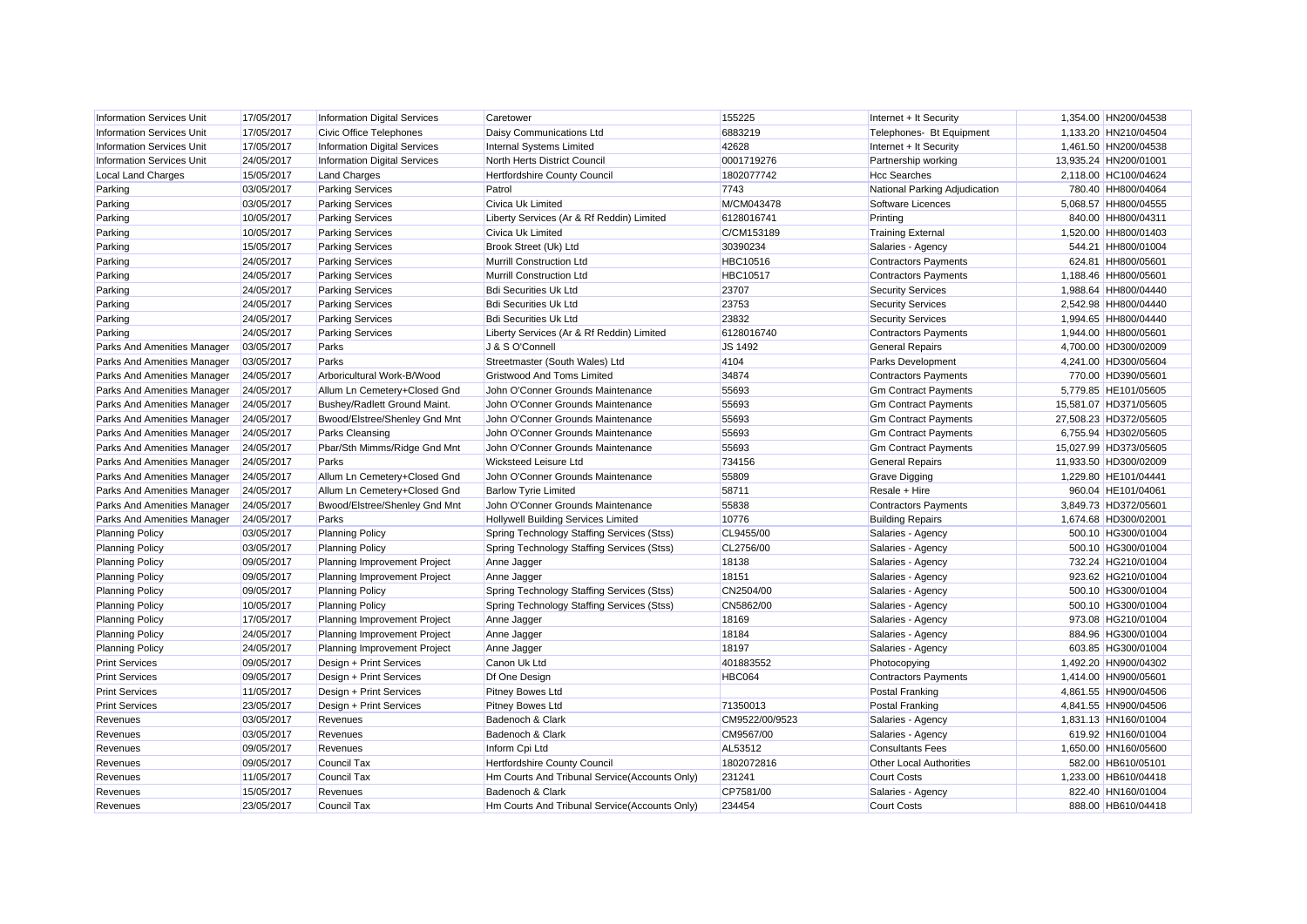| Revenues                   | 24/05/2017 | Revenues                          | Badenoch & Clark                            | CR3899/00     | Salaries - Agency            | 758.15 HN160/01004    |
|----------------------------|------------|-----------------------------------|---------------------------------------------|---------------|------------------------------|-----------------------|
| Revenues                   | 24/05/2017 | Revenues                          | <b>Civica Uk Limited</b>                    | C/RB153628    | Equip + Furn Funded By Rev   | 3,900.00 HN160/04001  |
| Sports & Cultural Services | 09/05/2017 | Sports + Youth Development        | Mary Mclellan T/A Learn To Run              | CS01642       | <b>Training External</b>     | 1,040.00 HD256/01403  |
| Sports & Cultural Services | 09/05/2017 | Sports + Youth Development        | <b>Shy Studios Ltd</b>                      | 001788        | Printing                     | 1,462.50 HD256/04311  |
| Sports & Cultural Services | 10/05/2017 | Sports Development                | University Of Hertfordshire                 | 00000113921   | Subs/Contributions           | 5,000.00 HD253/04706  |
| <b>Waste Collection</b>    | 03/05/2017 | <b>Household Waste Collection</b> | Got People Recruitment                      | 00812190      | Salaries - Agency            | 2,633.15 HF100/01004  |
| <b>Waste Collection</b>    | 03/05/2017 | <b>Cleansing Services</b>         | <b>Cts Recruitment</b>                      | 00322627      | Salaries - Agency            | 1,307.78 HE900/01004  |
| <b>Waste Collection</b>    | 03/05/2017 | <b>Household Waste Collection</b> | <b>Cts Recruitment</b>                      | 00322627      | Salaries - Agency            | 2,477.35 HF100/01004  |
| <b>Waste Collection</b>    | 03/05/2017 | <b>Household Waste Collection</b> | Extrastaff                                  | 239397        | Salaries - Agency            | 711.04 HF100/01004    |
| <b>Waste Collection</b>    | 03/05/2017 | <b>Cleansing Services</b>         | Extrastaff                                  | 239396        | Salaries - Agency            | 1,236.96 HE900/01004  |
| <b>Waste Collection</b>    | 03/05/2017 | <b>Household Waste Collection</b> | Extrastaff                                  | 239396        | Salaries - Agency            | 1,200.60 HF100/01004  |
| <b>Waste Collection</b>    | 03/05/2017 | <b>Cleansing Services</b>         | <b>First Call Contract Services Ltd</b>     | W004519       | Salaries - Agency            | 662.40 HE900/01004    |
| <b>Waste Collection</b>    | 03/05/2017 | <b>Cleansing Services</b>         | <b>First Call Contract Services Ltd</b>     | W005567       | Salaries - Agency            | 955.24 HE900/01004    |
| <b>Waste Collection</b>    | 03/05/2017 | <b>Cleansing Services</b>         | <b>Rtl Telematics</b>                       | 43044         | <b>Operator Licence</b>      | 504.00 HE900/03603    |
| <b>Waste Collection</b>    | 03/05/2017 | <b>Household Waste Collection</b> | <b>Rtl Telematics</b>                       | 43044         | Operator Licence             | 648.00 HF100/03603    |
| <b>Waste Collection</b>    | 03/05/2017 | <b>Cleansing Services</b>         | Glasdon Uk Ltd                              | 726453        | <b>Litter Bins</b>           | 5,472.00 HE900/04014  |
| <b>Waste Collection</b>    | 03/05/2017 | <b>Street Scene Depot</b>         | <b>Cmt Equipment Ltd</b>                    | 269074/268633 | Clothing + Uniform           | 756.00 HF710/04200    |
| <b>Waste Collection</b>    | 03/05/2017 | <b>Street Scene Depot</b>         | <b>Cleantec Services Ltd</b>                | 41730         | Cleaning                     | 541.82 HF710/02601    |
| <b>Waste Collection</b>    | 10/05/2017 | <b>Household Waste Collection</b> | Extrastaff                                  | 240131        | Salaries - Agency            | 606.00 HF100/01004    |
| <b>Waste Collection</b>    | 10/05/2017 | <b>Cleansing Services</b>         | Extrastaff                                  | 240130        | Salaries - Agency            | 1,237.68 HE900/01004  |
| <b>Waste Collection</b>    | 10/05/2017 | <b>Household Waste Collection</b> | Extrastaff                                  | 240130        | Salaries - Agency            | 672.06 HF100/01004    |
| <b>Waste Collection</b>    | 10/05/2017 | <b>Street Scene Depot</b>         | Banner Business Supplies (Parent Co Banner) | 33263463      | Stationery + Office Supps    | 635.32 HF710/04303    |
| <b>Waste Collection</b>    | 10/05/2017 | <b>Cleansing Services</b>         | <b>First Call Contract Services Ltd</b>     | W004565       | Salaries - Agency            | 745.20 HE900/01004    |
| <b>Waste Collection</b>    | 10/05/2017 | <b>Household Waste Collection</b> | <b>First Call Contract Services Ltd</b>     | W004565       | Salaries - Agency            | 508.90 HF100/01004    |
| <b>Waste Collection</b>    | 10/05/2017 | <b>Household Waste Collection</b> | Got People Recruitment                      | 00812241      | Salaries - Agency            | 1,459.51 HF100/01004  |
| <b>Waste Collection</b>    | 10/05/2017 | <b>Street Scene Depot</b>         | D R Clarke                                  | <b>DC1499</b> | Salaries - Agency            | 1,100.00 HF710/01001  |
| <b>Waste Collection</b>    | 11/05/2017 | <b>Cleansing Services</b>         | Allstar                                     | E2008163188   | <b>Diesel</b>                | 2,590.78 HE900/03021  |
| <b>Waste Collection</b>    | 11/05/2017 | <b>Household Waste Collection</b> | Allstar                                     | E2008163188   | Diesel                       | 8.135.08 HF100/03021  |
| <b>Waste Collection</b>    | 16/05/2017 | <b>Street Scene Depot</b>         | Macoi Limited                               | 6624          | Stationery + Office Supps    | 525.50 HF710/04303    |
| <b>Waste Collection</b>    | 16/05/2017 | <b>Street Scene Depot</b>         | Npower Ltd                                  | LGU3S8SH      | Electricity                  | 673.42 HF710/02102    |
| <b>Waste Collection</b>    | 17/05/2017 | <b>Cleansing Services</b>         | <b>Cts Recruitment</b>                      | 00322680      | Salaries - Agency            | 1,456.51 HE900/01004  |
| <b>Waste Collection</b>    | 17/05/2017 | <b>Household Waste Collection</b> | <b>Cts Recruitment</b>                      | 00322680      | Salaries - Agency            | 1,354.00 HF100/01004  |
| <b>Waste Collection</b>    | 17/05/2017 | <b>Household Waste Collection</b> | Extrastaff                                  | 240893        | Salaries - Agency            | 1,050.40 HF100/01004  |
| <b>Waste Collection</b>    | 17/05/2017 | <b>Cleansing Services</b>         | Extrastaff                                  | 240892        | Salaries - Agency            | 780.61 HE900/01004    |
| <b>Waste Collection</b>    | 17/05/2017 | <b>Household Waste Collection</b> | Extrastaff                                  | 240892        | Salaries - Agency            | 1,168.77 HF100/01004  |
| <b>Waste Collection</b>    | 17/05/2017 | <b>Clinical Waste</b>             | <b>Hertfordshire County Council</b>         | 18020         | Contributions - Other La'S   | 1,620.39 HF110/04705  |
| <b>Waste Collection</b>    | 17/05/2017 | <b>Household Waste Collection</b> | Welwyn Hatfield Borough Council             | 20443150      | Partnership working          | 3,679.18 HF100/04705  |
| <b>Waste Collection</b>    | 17/05/2017 | <b>Street Scene Depot</b>         | <b>Bt Payment Services Ltd</b>              | 26128933Q069  | Telephones- Bt Equipment     | 2,642.95 HF710/04504  |
| <b>Waste Collection</b>    | 24/05/2017 | <b>Household Waste Collection</b> | Straight Manufacturing Ltd                  | 0000031469    | Equip + Furn Funded By Rev   | 1,147.68 HF100/04001  |
| <b>Waste Collection</b>    | 24/05/2017 | <b>Household Waste Collection</b> | Got People Recruitment                      | 00812288      | Salaries - Agency            | 2,525.78 HF100/01004  |
| <b>Waste Collection</b>    | 24/05/2017 | <b>Cleansing Services</b>         | <b>Cts Recruitment</b>                      | 020322737     | Salaries - Agency            | 1,224.00 HE900/01004  |
| <b>Waste Collection</b>    | 24/05/2017 | <b>Household Waste Collection</b> | <b>Cts Recruitment</b>                      | 020322737     | Salaries - Agency            | 3,117.47 HF100/01004  |
| <b>Waste Collection</b>    | 24/05/2017 | <b>Household Waste Collection</b> | <b>Egbert Taylor</b>                        | INV000006068  | Refuse - Euro Bins           | 10,260.80 HF100/04111 |
| <b>Waste Collection</b>    | 24/05/2017 | <b>Cleansing Services</b>         | <b>Go Plant Ltd</b>                         | 0000689255    | Vehicle Maint Contract Costs | 5,300.75 HE900/03000  |
| <b>Waste Collection</b>    | 24/05/2017 | <b>Household Waste Collection</b> | <b>Go Plant Ltd</b>                         | 0000689255    | Vehicle Maint Contract Costs | 22,453.53 HF100/03000 |
| <b>Waste Collection</b>    | 24/05/2017 | <b>Street Scene Depot</b>         | <b>Go Plant Ltd</b>                         | 0000689255    | Vehicle Maint Contract Costs | 948.27 HF710/03000    |
| <b>Waste Collection</b>    | 24/05/2017 | <b>Trade Waste Collection</b>     | <b>Go Plant Ltd</b>                         | 0000689255    | Vehicle Maint Contract Costs | 1,457.30 HF300/03000  |
| <b>Waste Collection</b>    | 24/05/2017 | <b>Cleansing Services</b>         | Extrastaff                                  | 241640        | Salaries - Agency            | 956.16 HE900/01004    |
| <b>Waste Collection</b>    | 24/05/2017 | <b>Cleansing Services</b>         | <b>First Call Contract Services Ltd</b>     | W004603       | Salaries - Agency            | 600.30 HE900/01004    |
|                            |            |                                   |                                             |               |                              |                       |